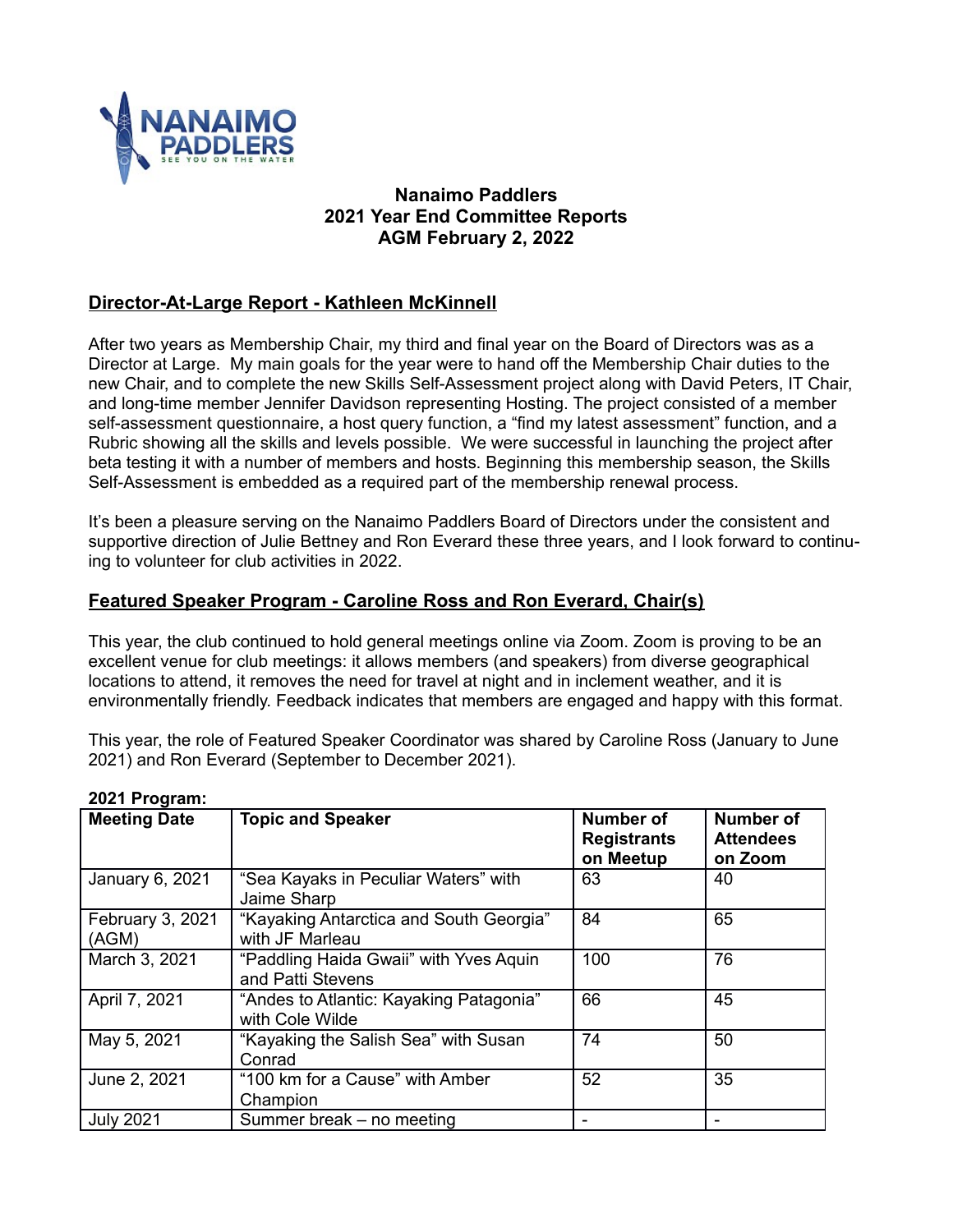| August 2021                                         | Summer break – no meeting                   |    |           |
|-----------------------------------------------------|---------------------------------------------|----|-----------|
| September 1,                                        | "A Paddler's History of Nanaimo's           |    |           |
| 2021                                                | Harbours" with Lynne Bowen (did not         |    |           |
|                                                     | proceed due to technical difficulties)      |    |           |
| October 6, 2021                                     | "Understanding Takaya - Lone Coastal        | 58 | <b>NA</b> |
|                                                     | Sea Wolf" with Cheryl Alexander             |    |           |
| November 3,                                         | "Trailblazing Women of Vancouver Island"    | 50 | <b>NA</b> |
| 2021                                                | with Haley Healey                           |    |           |
| December 1,                                         | "Have Paddle Will Travel: The 4000 Year     | 50 | <b>NA</b> |
| 2021                                                | History of the Kayak" with Dr. Bill Stewart |    |           |
| Average number of registrants/attendees per meeting |                                             | 66 | 52        |
| 2021 Averages (for comparison)                      |                                             | 61 | 44        |

# **Cross-Club Speaker Sharing**

Beginning this year, some clubs invited other clubs to attend their general meetings via Zoom. Our paddling friends at the South Island Sea Kayaking Association (SISKA) and the Comox Valley Paddlers, specifically, have been generous in inviting our club to their meetings and we have reciprocated: starting in September, we began inviting members of SISKA and the Comox Valley Paddlers to attend our general meetings.

SISKA, in particular, hosts many meetings on a variety of topics, and several of their presentations are subsequently available for viewing on YouTube.

We both enjoyed coordinating speakers for this year's program. A big thank you to club members for your ongoing enthusiasm about and participation in the meetings!

# **Information Technology - Dave Peters, Chair**

Activities during 2021 were centered around using technology to aid in information sharing, streamlining repetitive tasks and developing tools to assist members, hosts and the executive with club activities. Specific tasks and accomplishments over the past 12 months include:

- 1) Assisted in the creation of a self-assessment form for members to use
- 2) Assisted in the creation of a query for members to look up their latest self-assessment
- 3) Created the host query form for hosts to review members self-assessments
- 4) Established online document sharing between executive members
- 5) Incorporated PayPal/credit card payment options for club paid events through Meetup
- 6) Added PayPal/credit card payment buttons for purchasing calendars and notepads

In addition to the new capabilities listed above, time was spent maintaining the content on the website, adding new pages, updating and adding new information (including a RSS feed), as well as responding to queries from general members about using Meetup, queries from the executive about using Meetup, Mailchimp and Smartwaiver.

# **Insurance Report - Ron Everard**

The Club maintains two policies of insurance, both covering the period from August 1, 2021-July 31, 2022. The insurance premiums are the most significant club expenditure every year. This year the cost was \$3871.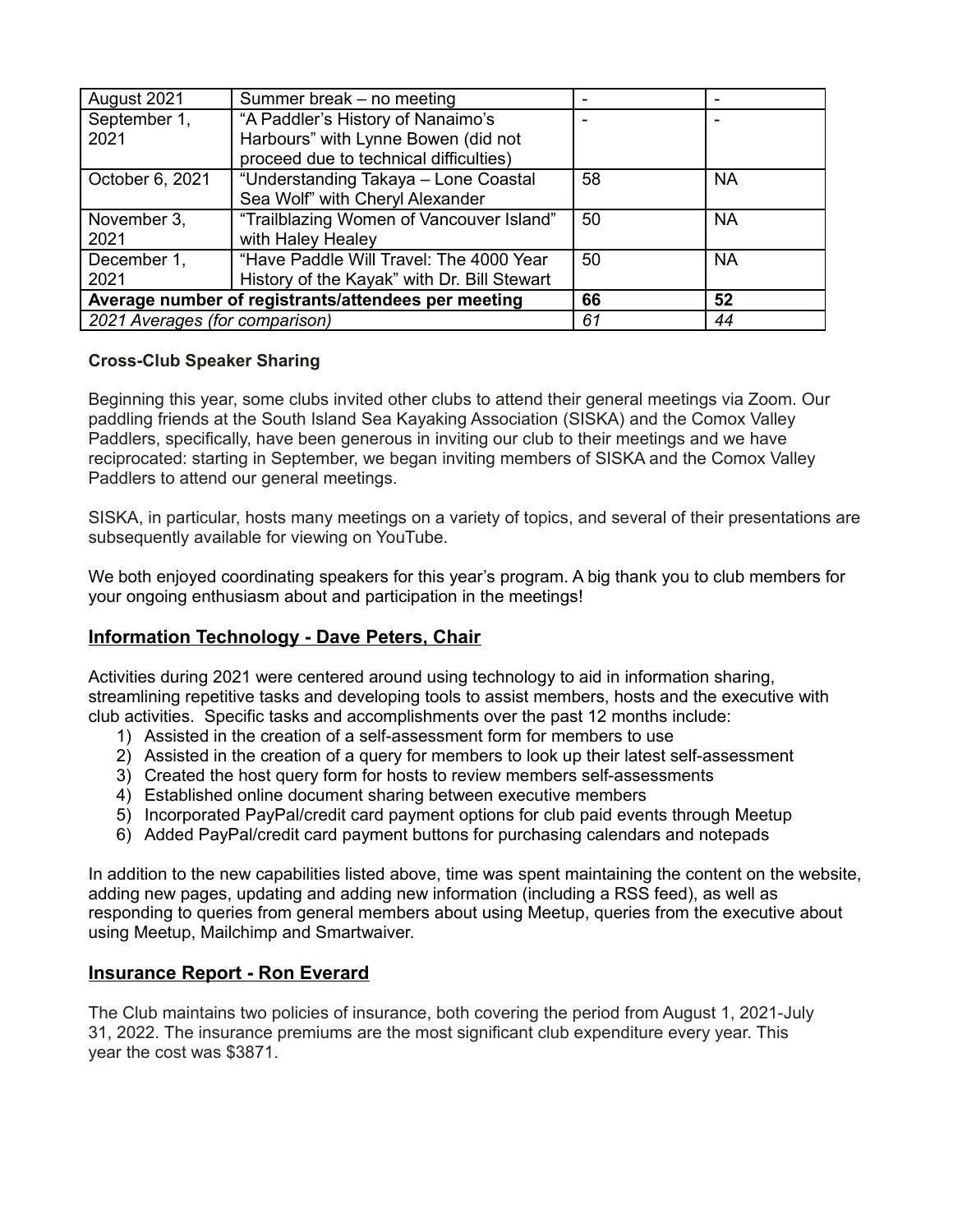## **Comprehensive General Liability (CGL) Policy**

Our broker is Waypoint Insurance in Parksville. The insurer is Markel Insurance and the Club has \$3 million of liability insurance. The policy provides protection in most situations, including claims by a member against another member or the Club, and claims by a third party against a member or the Club.

As a condition of issuing the policy, the insurer requires that members sign a Release. We require a Release from members as part of the membership application.

### **Directors' Errors and Omission Insurance**

Our broker is Waypoint Insurance in Parksville. The insurer is Intact Insurance and the Club has \$3 million of E and O insurance for Directors.

#### **Claims**

There have been no claims under either policy.

## **Membership Report - Rhonda Johnson, Chair**

In 2021 I as Membership Chair, I processed 67 new members. The process is sending a "welcome to Nanaimo Paddlers" letter along with 3 attachments for the new member to read and process.

Within the attachments are: #1 a link to the smart waiver form, #2 Guideline information sheet made up from the Board and updated as needed. #3 Information list of email addresses to reach board members at their nanaimpaddlers.org link. I then go to our membership card link, make them a card and send them another email directing them to our website to view the discounts offered to our members.

New members well as regular members were assisted to get signed up onto Meetup. Checked on new members to follow through if they had filled out and recorded their Proficiency level on meetup. Assisted members who had a problem with their meetup accounts. If I couldn't solve, would ask Dave Peters for his expertise on the matter.

Held Beginner paddles in lieu of restricted in house meets (due to Covid) to help member's with questions as well as make sure their kayaks were equipped to meet our guidelines. Also, attended some Paddle Practice and Play paddles to assist Ian with helping out with beginner paddlers.

Answered email inquiries from members new and existing.

# **Skills & Education Committee - Caroline Ross, (Chair), Ian Baker, Brad Wipp**

Our Committee had a very successful year, even as we were required to navigate the ever-changing landscape of COVID. Highlights from our year are below:

### **Spring Training Program**

Skills & Education took a new direction in 2021 with the introduction of a new Spring Training Program of club-only clinics taught by regional providers, offered to club members at special rates. The program was very well-received by members and providers alike!

Here are a few highlights from the 2021 program: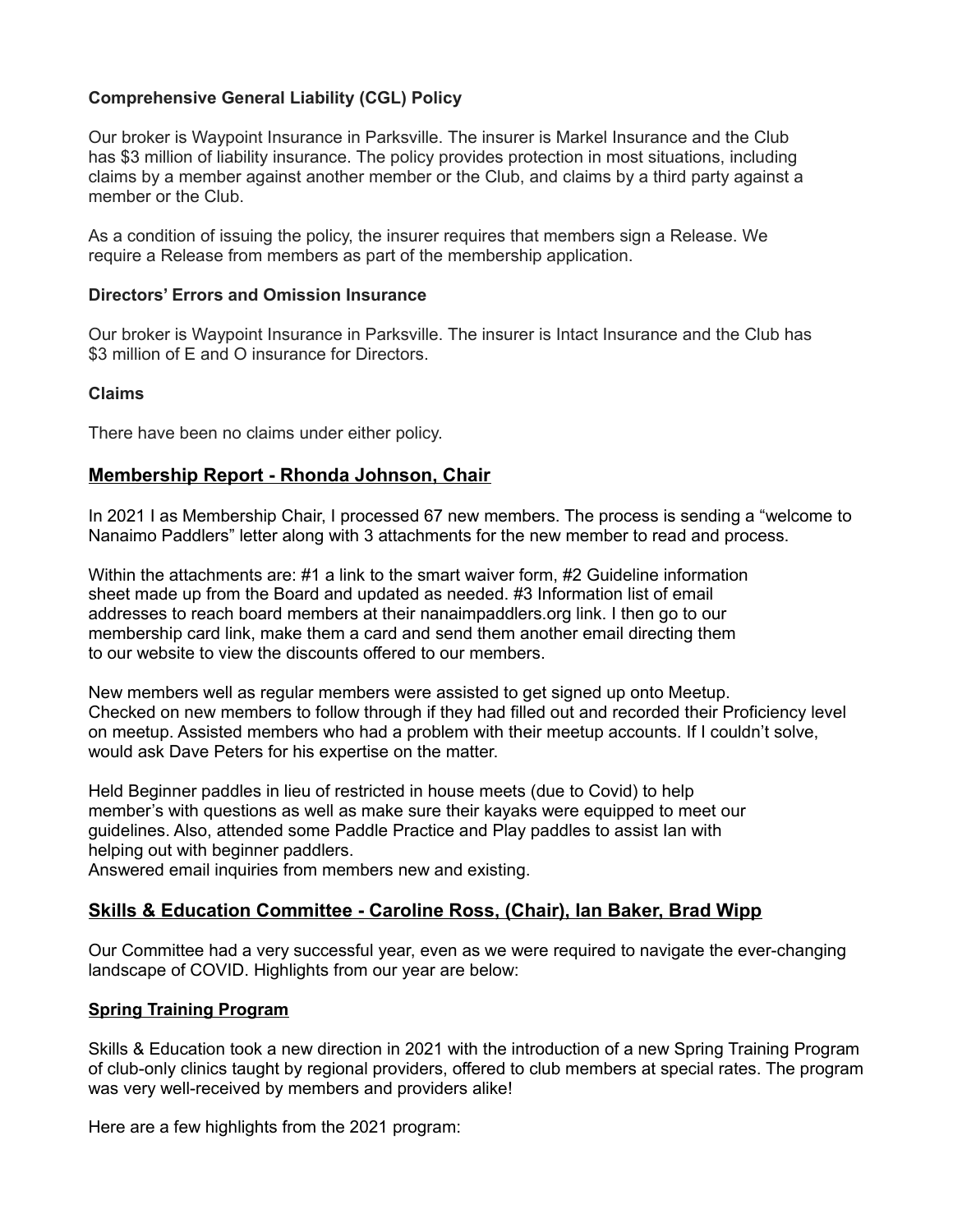- 1) We ran 24 clinics (23 on-water, 1 online) from March 20 to June 17.
- 2) The clinics offered 146 seats, 137 of which filled (94% registration rate).
- 3) 72 members participated in the program: 30 enrolled in one clinic; 42 enrolled in 2 or more clinics.
- 4) Clinics catered to all skill levels: we ran 8 clinics at the beginner level (Paddle Canada Level 1 skills or below), 7 clinics at the advanced level (Paddle Canada Level 2 skills and above), and 9 clinics for paddlers of any skill level (all levels).
- 5) We received 49 unique responses to our post-clinic feedback form, which we sent to all participants. View a [summary of the survey responses.](http://www.nanaimopaddlers.org/uploads/1/8/0/1/18018567/2021_spring_training_program_-_feedback_survey_results_-_web_version.pdf)
- 6) We worked with 6 awesome providers: Adventuress Sea Kayaking, BC Kayak Centre, Go Kayak, James Manke/All Things Qajaq, Ocean River Sports/Gordon Brown Sea Kayak Centre of Excellence, and SKILS. Thank you so much for working with us!

We invite you to view the [archived schedule of our 2021 Spring Training Program,](http://www.nanaimopaddlers.org/training2021.html) which includes all clinic topics, dates and providers.

A big thank you to everyone who participated in this program and helped make it such a success!

Special thanks to Skills & Ed Chair Caroline Ross and club Treasurer Kim Barrington for organizing and administering the program.

We look forward to welcoming everyone in our [2022 Spring Training Program!](http://www.nanaimopaddlers.org/training.html)

### **P3 Program**

Ian Baker joined the Skills & Education Committee in June, bringing with him his excellent Paddle, Practice and Play (P3) program. This program is very popular among new and experienced paddlers alike. It gives members of all skill levels an opportunity to paddle together and practice skills under the guidance of more experienced club members. It also serves to welcome newer club members and orient them to the club's on-water activities, and it provides more experienced club members with an opportunity to share their skills with newer paddlers in a mentorship role.

From April 22 to November 16, Ian and his crew of helpers hosted 36 P3 sessions that attracted 263 attendees (approx. 7 attendees per session). Many of these participants were "P3 regulars" who honed and refined their skills through the program.

A dedicated handful of more experienced club members regularly attended the P3s as co-hosts. Having more P3 mentors on the water allowed Ian's team to cater to different skill levels and interests in a single session, and created more opportunities for individual attention.

P3s were most popular in the summer months (there were 8 sessions in July, 10 in August and 7 in September), due to the weather and the more relaxed COVID situation.

A big thank you to Ian Baker for creating and leading this program, and to Ian's crew of invaluable cohosts: Julie Bettney, John Burgham, Gary Davidson, Reale Emond, Rhonda Johnson, Brian Hanley, Jeff Platt, David Robinson, Mark Vinden and Brad Wipp.

The P3 program will resume in the spring as weather and interest permits. See you at a P3 in 2022!

### **Internal Club Clinics**

We were able to run a small number of clinics taught by our talented club instructors this year, as COVID protocols allowed. A big thank you to club instructors Brad Wipp and Rick Powley, who